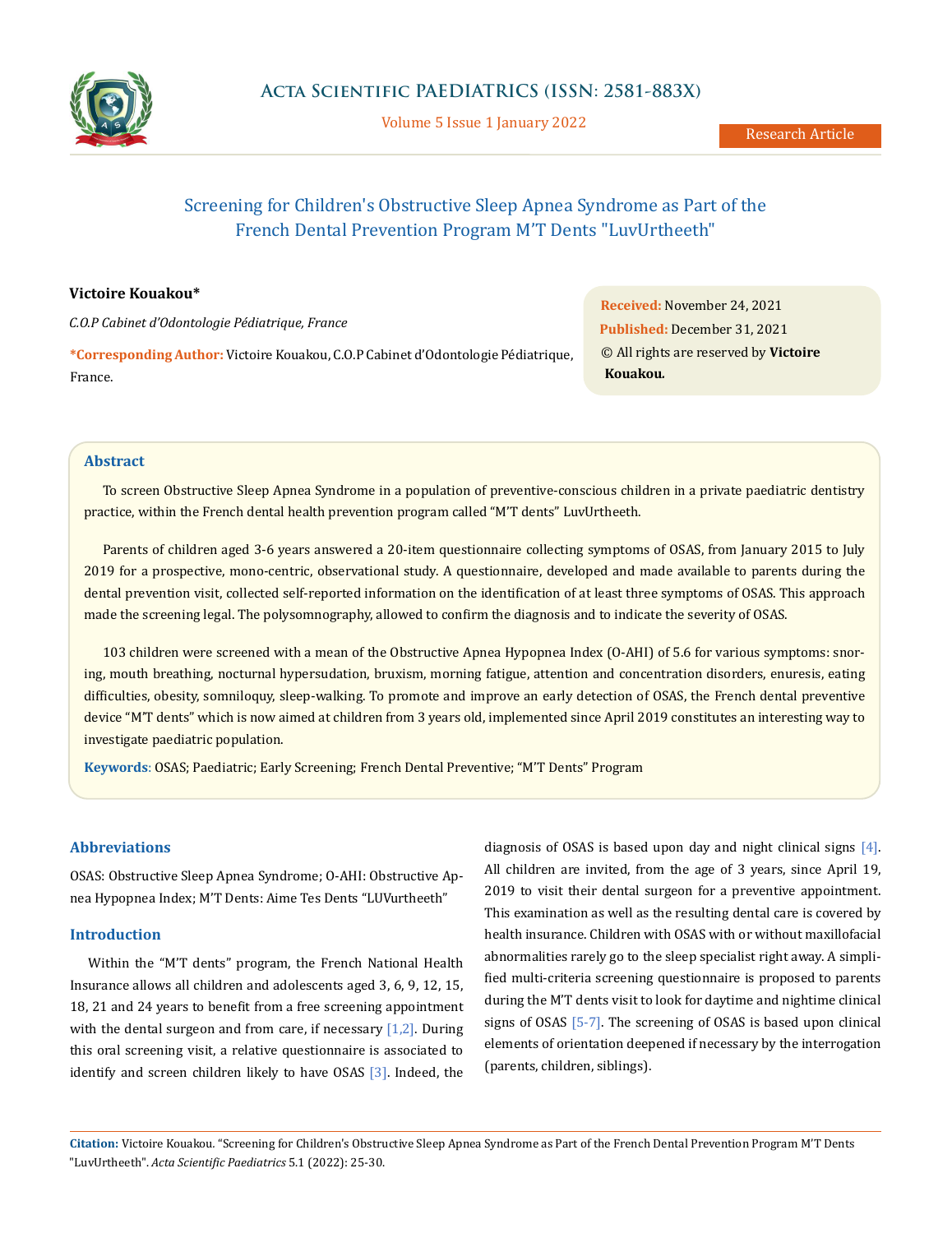The prevalence of OSAS is 1 to 4% more frequent between 3 and 6 years of age  $[8,9]$ . Hence the need to understand this target population in early childhood when we know the consequences of OSAS on growth, cognition, behavior, mood, cardiovascular system... etc.

### **Materials and Methods**

The Haute Autorité de santé (HAS) has listed the clinical criteria for OSAS in children (Table 1)  $[3]$ . The symptoms and clinical signs are nocturnal and diurnal, directly related to the obstruction of the upper airways with disturbances in nasal respiration as well as tonsillar hypertrophy and adenoid were found to be a risk factor of OSAS in primary school children associated with poor quality of sleep [13]. The clinical examination is an essential first step to suspect a diagnosis based on the signs, assess the severity  $[14]$  and judge the need for a polysomnography to decide on the treatment and the therapeutic follow-up [10].

| <b>Symptoms</b>                                       |                                      |  |
|-------------------------------------------------------|--------------------------------------|--|
| Daily signs                                           | <b>Nocturnal signs</b>               |  |
| Morning headaches                                     | Snoring                              |  |
| Dark circles                                          | Night sweats                         |  |
| Staturo-ponderal delay before 6 years                 | Nocturnal apnea                      |  |
| Disturbances in nasal respiration,<br>mouth breathing | Enuresis                             |  |
| Difficulty concentrating, hyperactivity               | Awakenings with<br>choking sensation |  |
| Concentration and attention disorders                 | Somniloquy                           |  |

**Table 1:** Diurnal and nocturnal signs of OSAS for screening of the M'T Dents program

The easily identifiable nocturnal and daytime clinical signs described by parents for OSAS screening are underlying dental malocclusions which are in fact only the consequences and not the cause of dental malocclusions [11,12].

 The incidence of OSAS causes functional problems with oral ventilation, swallowing, phonation, chewing and aesthetics. The maxillary hypodevelopment is accompanied by a narrow nasal cavity, an ogival palate and a low position of the tongue. Retrusion, hyperdivergence and/or insufficient mandibular development. These abnormalities are accompanied by cranio-facial signs (elongated face, recessed chin) and usually dental malocclusions coexist with well known child profiles [13-17].

Three profiles of OSA can be found [12,13]:

- Type I, children with delayed height and weight associated with hypertrophy of lymphoid tissue and rather hyperactive
- Type II, obese children with or without lymphoid tissue hypertrophy with difficulty feeding, nasopharyngitis and frequent otitis and rather drowsy
- Type III, concerns children with neurological, malformative or genetic pathologies with craniofacial malformations and neuromuscular or skeletal damage [14].

#### **Results and Discussion**

| <b>Sex</b> |     | Percentage |
|------------|-----|------------|
| Female     | 53  | 51         |
| Male       | 50  | 49         |
| Total      | 103 | 100%       |

**Table 2:** Sex ratio.

| Age     |     | <b>Percentage</b> |
|---------|-----|-------------------|
| $1 - 3$ | 87  | 84                |
| $3-6$   | 16  | 15                |
| Total   | 103 | 100%              |

**Table 3:** Age of children.

| <b>Ethnicity groups</b> |    | <b>Percentage</b> |
|-------------------------|----|-------------------|
| Caucasian               | 84 | 82%               |
| Asian                   | 7  | 7%                |
| Melanoderma             | 12 | 11%               |
| Total                   |    | 100%              |

#### **Table 4:** Children's ethnicity.

| <b>Malocclusion</b> | 89  | <b>Percentage</b> |
|---------------------|-----|-------------------|
| Transversal         | 33  | 32%               |
| Vertical            |     | 9%                |
| Sagittal            | 61  | 59%               |
| Total               | 103 | 100%              |

**Table 5:** Distribution of oro-facial growth direction.

**Citation:** Victoire Kouakou*.* "Screening for Children's Obstructive Sleep Apnea Syndrome as Part of the French Dental Prevention Program M'T Dents "LuvUrtheeth". *Acta Scientific Paediatrics* 5.1 (2022): 25-30.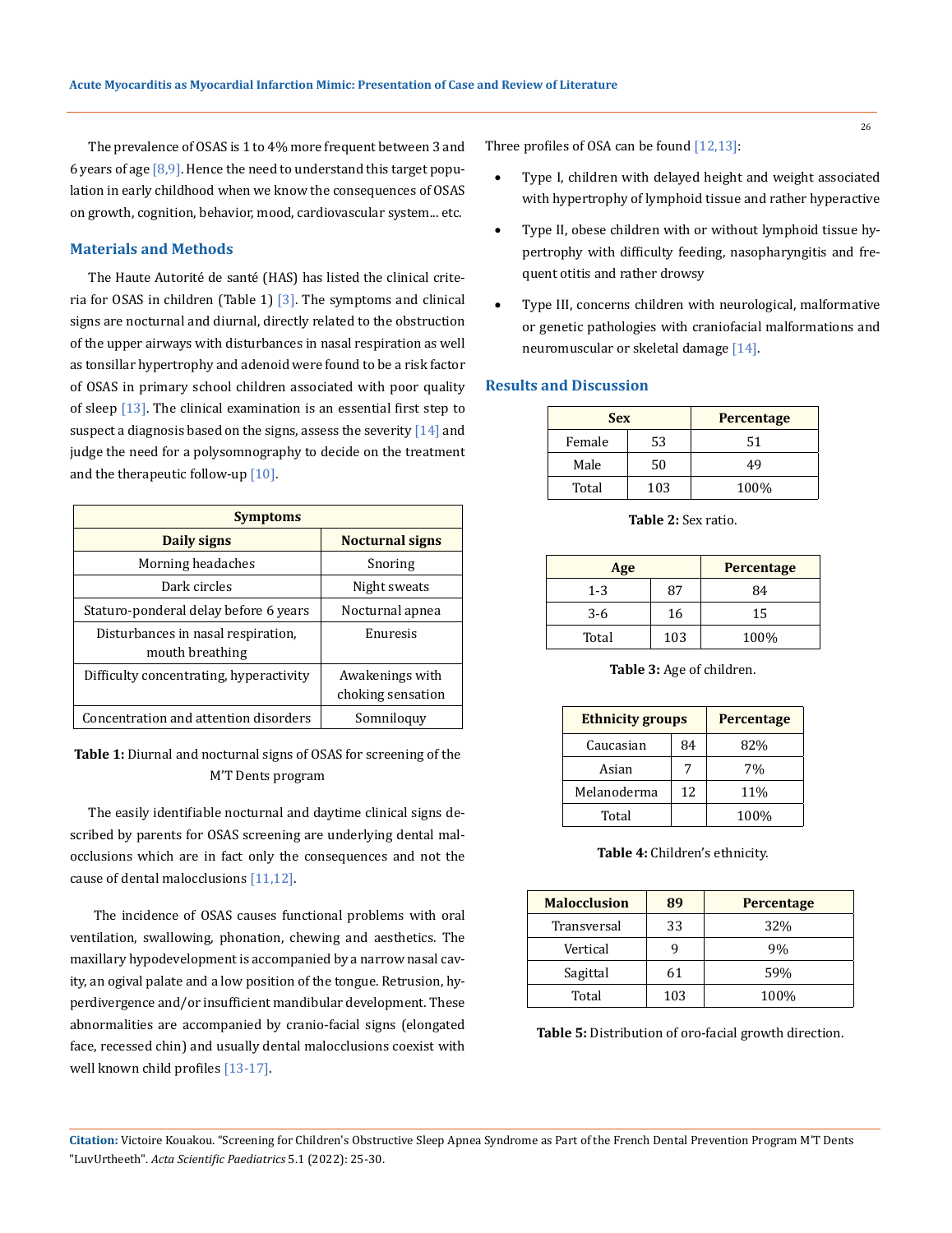| <b>Dental decay</b> |     | <b>Percentage</b> |
|---------------------|-----|-------------------|
| Without             | 89  | 87%               |
| Early tooth decay   | 11  | 10%               |
| Multiple            | 3   | 5%                |
| Total               | 103 | 100%              |

**Table 6:** Distribution of dental decay.

| <b>Types of OSA</b> |     | <b>Percentage</b> |
|---------------------|-----|-------------------|
| Type I              | 81  | 79%               |
| Type II             | 14  | 14%               |
| Type III            | 5   | 5%                |
| Total               | 103 | 100%              |

**Table 7:** Distribution of types of OSA.

| <b>AHI</b>  |     | <b>Percentage</b> |
|-------------|-----|-------------------|
| $1.5 - 5/h$ | 78  | 75%               |
| $5-10/h$    | 2.1 | 9%                |
| >10/h       |     | 4%                |
| Total       | 103 | 100%              |

**Table 8:** Distribution of AHI.

| <b>Social background</b> |     | <b>Percentage</b> |
|--------------------------|-----|-------------------|
| Wealthy                  | 81  | 79%               |
| Middle                   | 14  | 14%               |
| Modest                   | 5   | 5%                |
| Total                    | 103 | 100%              |

**Table 9:** Distribution of social environment.

| Number of dental |     | Percentage |
|------------------|-----|------------|
| visits per year  |     |            |
|                  | 81  | 79%        |
| 2                | 14  | 14%        |
| >2               | 5   | 5%         |
| Total            | 103 | 100%       |

**Table 10:** Distribution of number dental visit.

#### **Screening and prevention policy**

The sex ratio is 49% for young boys against 51% for young girls (Table 2). More caucasian children have been found with OSAS type I [9] Table (4-7). Screened children have been seen earlier because more than 80% were 2 years and 6 months old, e.g. before their 3rd birthday. By lowering the age of the first visit to the dentist at the end of complete lacteal dentition and before the eruption of the 6-year-old teeth, this approach constitutes a major step in the establishment of the concept of overall health of the young children (Table 5). Indeed, it is no longer just a question of establishing a patchwork health screening for caries and oro-myo-facial malocclusions but also effectively coordinating the harmonious growth of the child through a multidisciplinary approach  $[15]$ .

The treatment of OSAS being multidisciplinary, the pediatric dentist is one of the actors in this early detection because not only dental problems have been taken account [8,19,20].

Paradoxically, children whose parents consult were hardly affected by caries lesions. 87% of children are free from cavities and 3% of children have cavities affecting baby teeth (Table 6). Indeed, no permanent tooth, especially the 6-year-old tooth, has yet been affected at this stage (Table 6). This situation, although it augurs a positive development in behavior, is unfortunately biased because it is based upon a preventive conscious population who would no doubt have consulted with or without the invitation of M'T Dents from French preventive program (Table 9,10).

This is the reason why it probably does not reflect the reality of the French situation in the prevention of dental caries in view of the national figure. The benefit of the M'T Dents approach is to use this system to alert parents and offer screening to make the preventive device effective

#### **Interest of early detection**

In children, the benefit of early detection induces coordinated multidisciplinary management  $[9]$  to avoid neurocognitive, behavioral, cardiovascular and metabolic complications  $[24]$ . The advantage of the early detection allows early treatment before the establishment of basic reading and arithmetic learning [25,26]. It avoids loss of luck and removes medically wandering children to make a positive diagnosis.

27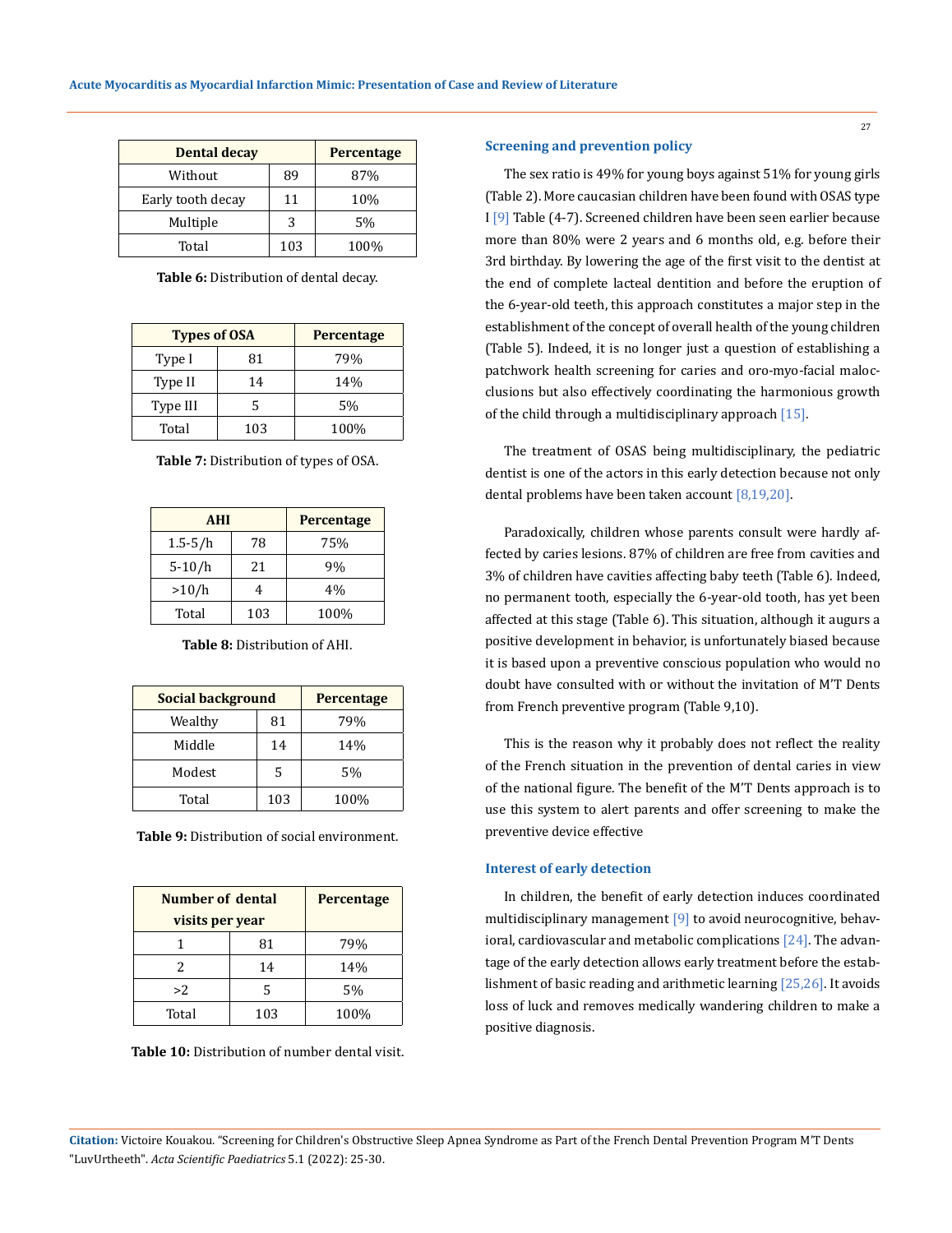We found that the value of AHI does not always correlate with the severity of OSA. In fact, children with discreet signs could present high AHI values and vice versa. Hence the need for a screening approach based essentially on the clinic. The mean AHI of 5.6 reflects the need to take into account the clinical signs because 79% of the children screened had moderate OSA with AHI 1.5-5/h and 5% a severe OSA with AHI > 10/h within the framework genetic pathology (Table 7,8).

This examination, undertaken by a trained professional, makes it possible to prevent the installation of the deleterious effects of OSA as quickly as possible [23].

Early detection prevents children from the deleterious social and economic effects of OSA. The medical consequences in adults not detected during childhood and consequently not treated lead to heavy medical care with the social and economic repercussions of OSAS [27].

In addition to caries lesions, the majority of Angle's malocclusions [24] as well as Dento Maxillary Disharmony (MDD) [16,17,22] are generally the first call-in situations that direct parents to the dental surgeon and not the oral ventilation situation of young children (Table 6). Any dysmorphosis of the jawbones is not always related to OSAS. Likewise, not all Angle Cl II by retromandibulia are necessarily synonymous with OSAS. On the other hand, a common notion remains by the deficit of height-weight growth induced at this age with an incidence on orofacial growth. Clinical sense, additional examinations and polysomnography values make it possible to objectify OSAS [27,28].

The diversity and multiplicity of OSAS warning signs explain the need for a multidisciplinary approach. This makes it possible to set up a therapeutic strategy aimed at increasing the volume of the upper airways by hygieno-dietetic measures, pharmacological, surgical, orthodontic and/or functional treatments coupled with oro-myo-functional re-education by speech therapists, osteopaths and physiotherapists, faced with the maintenance and stability of the resolution of functional problems [29,30].

Early detection removes children from the harmful social and economic effects of OSAS. The medical consequences in adults not screened during childhood and therefore untreated resulted in heavy medical care [28].

This early screening is all the more interesting given that parents who are aware of the problem also have siblings or even beyond children screened by involving certain parents who were unaware of the possibility of presenting an OSAS, despite the presence of obvious signs of calling, in particular of daily snoring associated with overweight [18,20,21,24].

So unexpectedly, once the child is screened, the entire extended family circle, from grandparents to parents, offers and submits to OSAS screening.

#### **Public health action**

Inviting M'T DENTS health insurance program is certainly an effective public health weapon, because in the absence of this program some children aged 3 to 6 would not benefit from any followup. While the invitation sequence every 3 years seems reasonable for preventive-conscious populations. This situation loses all the advantage of preventive public health action for poor populations at risk (Table 9,10).

The advantage of using the M'T Dents program is a preventive public health approach in terms of screening and cohort. This action is based on proven targeting of the school population for which parents are invited to undertake care and if necessary to contact parents within an institutional and legal framework to strongly encourage or even force them to undertake care. Since school is compulsory until the age of 16 for each child, it is possible to monitor the children even when a parental move occurs. The results of this study were aimed at performing OSA screening in Brittany schools.

#### **Conclusion**

Childhood OSAS has its own characteristics. You have to know how to look for it because a child never complains about his sleep. Respiratory manifestations begin in the second part of the night. It is necessary to think about it in front of a staturo-weight delay, in front of an excessive daytime hyperactivity.

Mechanical and functional orthopedic therapies have shown their effectiveness on pediatric OSAS, in addition to adenoidectomy-tonsillectomy follow by orthodontics if it is necessary. The screening can be performed by paediatric odontologists.

#### **Conflict of Interest**

The author declare no conflict of interest.

**Citation:** Victoire Kouakou*.* "Screening for Children's Obstructive Sleep Apnea Syndrome as Part of the French Dental Prevention Program M'T Dents "LuvUrtheeth". *Acta Scientific Paediatrics* 5.1 (2022): 25-30.

28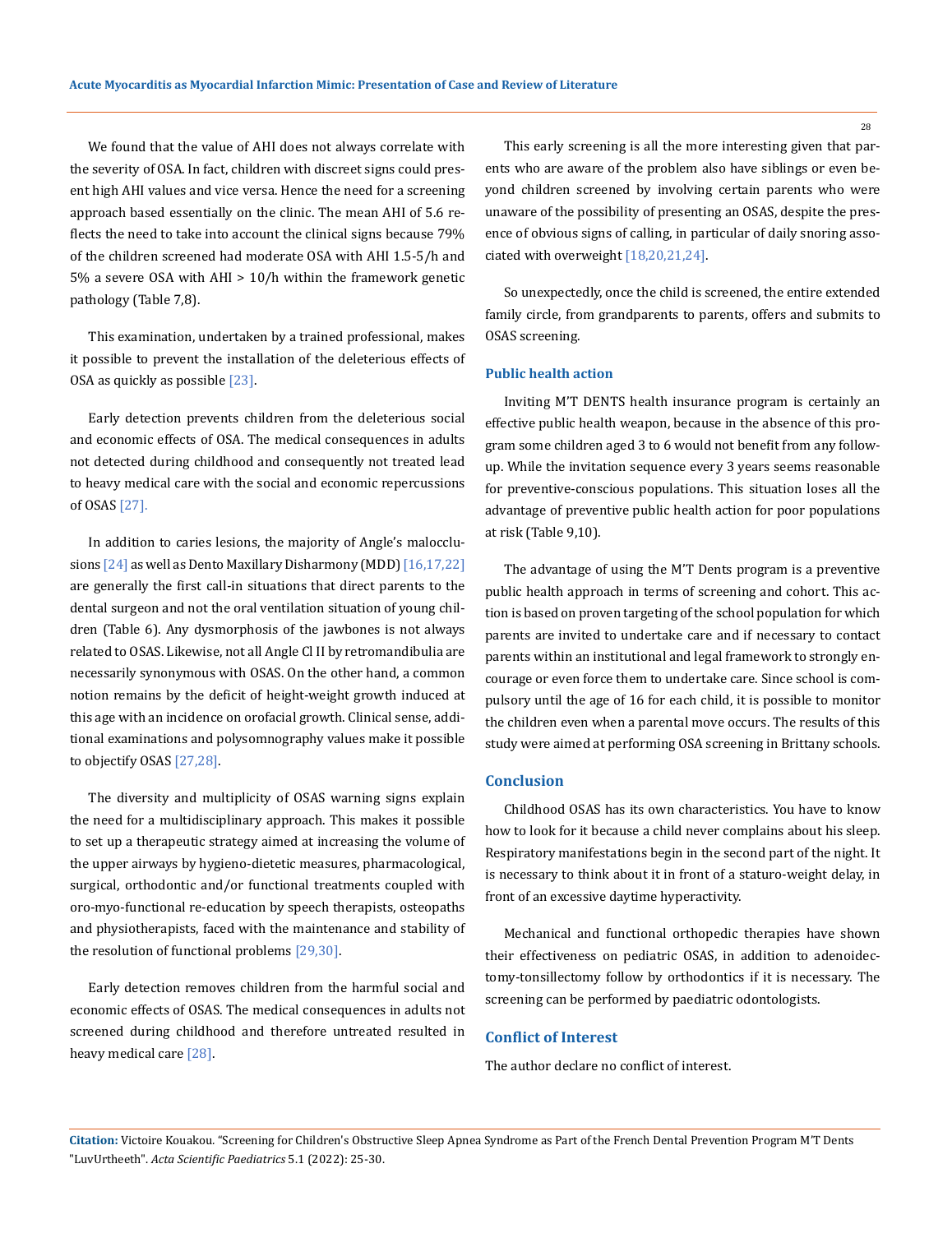#### **Bibliography**

- 1. Folliguet M. "Prévention de la carie dentaire chez les enfants avant 3 ans". Dossier Petit Enfant - Direcetion Générale de la Santé (2006).
- 2. ["L'évaluation sociale du bilan bucco-dentaire: le BBD a-t-il at](https://www.irdes.fr/Publications/Qes/Qes57.pdf)teint sa cible? CREDES". *[Bulletin d'information en Économie de](https://www.irdes.fr/Publications/Qes/Qes57.pdf)  la santé* [57 \(2002\): 59-63.](https://www.irdes.fr/Publications/Qes/Qes57.pdf)
- 3. [Sadeh A. "Brief Screening Questionnaire for Infant Sleep Prob](https://pubmed.ncbi.nlm.nih.gov/15173539/)[lems: Validation and Findings for an Internet Sample".](https://pubmed.ncbi.nlm.nih.gov/15173539/) *Pediatrics* [113.6 \(2004\): e570-e577.](https://pubmed.ncbi.nlm.nih.gov/15173539/)
- 4. Ehab Dayyat MD., *et al*[. "Childhood Obstructive Sleep Apnea:](https://www.ncbi.nlm.nih.gov/pmc/articles/PMC2084206/)  [One or Two Distinct Disease Entities?"](https://www.ncbi.nlm.nih.gov/pmc/articles/PMC2084206/) *Sleep Medicine Clinics* [2.3 \(2007\): 433-444.](https://www.ncbi.nlm.nih.gov/pmc/articles/PMC2084206/)
- 5. Guilleminault C., *et al*. "Pediatric obstructive sleep apnea syndrome". *Archives of Pediatrics and Adolescent Medicine* 159.8 (2000): 775-785.
- 6. Franco P., *et al*[. "Diagnostic du syndrome d'apnée obstructive](https://www.sciencedirect.com/science/article/abs/pii/S0929693X16304663)  [du sommeil chez l'enfant \(2-18 ans\): place de la polysomnog](https://www.sciencedirect.com/science/article/abs/pii/S0929693X16304663)[raphie et de la polygraphie ventilatoire".](https://www.sciencedirect.com/science/article/abs/pii/S0929693X16304663) *Medecine du Sommeil* [14.2 \(2017\): 77-88.](https://www.sciencedirect.com/science/article/abs/pii/S0929693X16304663)
- 7. [Rosen C L. "Obstructive sleep apnea syndrome \(OSAS\) in chil](https://watermark.silverchair.com/sleep-19-suppl_10-S274.pdf?token=AQECAHi208BE49Ooan9kkhW_Ercy7Dm3ZL_9Cf3qfKAc485ysgAAAu4wggLqBgkqhkiG9w0BBwagggLbMIIC1wIBADCCAtAGCSqGSIb3DQEHATAeBglghkgBZQMEAS4wEQQMpUcKevNmaUHtT-7ZAgEQgIICoSjTxvb-5kuVo23btaHeR7-7mZnHLyxkbY5e6EpMO0R3q78TMtjr5b-VPDId36gT8neh-L4Lz-TpuUvlEQLPJqpb4m51uIHA_JlxoxbnPv2aj47x6cDqR4ZzV_uOgPEILCCV386ns8MfOXD4Kr1SuzwKs5pZNSL4yEOGLlsFOE0bVgI3AnMjSMhtIw64ywFP1_ZGz-dXqZsiDFANOqKDpv3dltO5LimmrAuJF5izUFdaZajk6Kl3hEOLM0ZX18AXpdqVqaJlTOp_r0x8eXyPdw0L6BmCvRHSrf6SD9BEHHUlAy26DT1RoJdLtktES6S3dTSagM8EEnoUsgc_cAJr5egIsgFV2yIhBE4O4I3pzfkaGjUng65Gei_HieSa1nzcq0mGMEU33pvMgiKn0VrHuY-IwMnC6qh7L_UsEKJWULhpylGsLNoe6M4JLn9T-VlrZbNL_7G_ICdmHXKP3fyP0zgt9va5Z_5EzrG1kowsu1EJJ4Og4usC3kFpfLQa224C8lyZtw72RU83YC2r_-6u4FcovePTTqhmMevFU53RcMzcqLsAY45N7RUGYRGDMix8FbMUimGAYxrfMjxkQFia0Gp4k34EdW05_sJnEiOTfyi0s9Ok4JiamTV9ggV0sm_xj9opie1I4V05uSVDKoS9B9PlzVoOX-SE-hauChWxQLALaZwsiO-yAW9mnEOgkpq8dpTz-E_SbnpS3aE0E7PR9JqMnfZlewj3K5_BesW8MyjUp88RgC-9GChYWAOmi0ZObd4RJ2Gq_C3Z1zL2sgD2xgztQIiIPaFBSl1TZ5GK2JD3iKsMSN9M0rXw2K1Cem-XmY8ujqGce2S7ZNmdIq_kEw-oPpCLWrX0pPTuh9WDjMdJrRBvNmz4vOqEEb9CgKjj0mQ)[dren: diagnostic challenges".](https://watermark.silverchair.com/sleep-19-suppl_10-S274.pdf?token=AQECAHi208BE49Ooan9kkhW_Ercy7Dm3ZL_9Cf3qfKAc485ysgAAAu4wggLqBgkqhkiG9w0BBwagggLbMIIC1wIBADCCAtAGCSqGSIb3DQEHATAeBglghkgBZQMEAS4wEQQMpUcKevNmaUHtT-7ZAgEQgIICoSjTxvb-5kuVo23btaHeR7-7mZnHLyxkbY5e6EpMO0R3q78TMtjr5b-VPDId36gT8neh-L4Lz-TpuUvlEQLPJqpb4m51uIHA_JlxoxbnPv2aj47x6cDqR4ZzV_uOgPEILCCV386ns8MfOXD4Kr1SuzwKs5pZNSL4yEOGLlsFOE0bVgI3AnMjSMhtIw64ywFP1_ZGz-dXqZsiDFANOqKDpv3dltO5LimmrAuJF5izUFdaZajk6Kl3hEOLM0ZX18AXpdqVqaJlTOp_r0x8eXyPdw0L6BmCvRHSrf6SD9BEHHUlAy26DT1RoJdLtktES6S3dTSagM8EEnoUsgc_cAJr5egIsgFV2yIhBE4O4I3pzfkaGjUng65Gei_HieSa1nzcq0mGMEU33pvMgiKn0VrHuY-IwMnC6qh7L_UsEKJWULhpylGsLNoe6M4JLn9T-VlrZbNL_7G_ICdmHXKP3fyP0zgt9va5Z_5EzrG1kowsu1EJJ4Og4usC3kFpfLQa224C8lyZtw72RU83YC2r_-6u4FcovePTTqhmMevFU53RcMzcqLsAY45N7RUGYRGDMix8FbMUimGAYxrfMjxkQFia0Gp4k34EdW05_sJnEiOTfyi0s9Ok4JiamTV9ggV0sm_xj9opie1I4V05uSVDKoS9B9PlzVoOX-SE-hauChWxQLALaZwsiO-yAW9mnEOgkpq8dpTz-E_SbnpS3aE0E7PR9JqMnfZlewj3K5_BesW8MyjUp88RgC-9GChYWAOmi0ZObd4RJ2Gq_C3Z1zL2sgD2xgztQIiIPaFBSl1TZ5GK2JD3iKsMSN9M0rXw2K1Cem-XmY8ujqGce2S7ZNmdIq_kEw-oPpCLWrX0pPTuh9WDjMdJrRBvNmz4vOqEEb9CgKjj0mQ) *Sleep* 19 (1996): 274-277.
- 8. Lumeng JC., *et al*[. "Epidemiology of pediatric obstructive sleep](https://www.ncbi.nlm.nih.gov/pmc/articles/PMC2645255/)  apnea". *[Proceedings of the American Thoracic Society](https://www.ncbi.nlm.nih.gov/pmc/articles/PMC2645255/)* (2008).
- 9. Sauer C., *et al*[. "Childhood obstructive sleep apnea syndrom:](https://pubmed.ncbi.nlm.nih.gov/22874975/)  [an interdisciplinary approach A prospective epidemiological](https://pubmed.ncbi.nlm.nih.gov/22874975/)  [study of 4,318 five-and-a-half-year-old children".](https://pubmed.ncbi.nlm.nih.gov/22874975/) *Journal of [Orofacial Orthopedics](https://pubmed.ncbi.nlm.nih.gov/22874975/)* 73 (2012): 342-349.
- 10. "Place et conditions de réalisation de la polysomnographie et de la polygraphie respiratoire dans les troubles du sommeil".
- 11. Capistrano A., *et al*[. "Facial morphology and obstructive sleep](https://pubmed.ncbi.nlm.nih.gov/3098087/)  apnea". *[Dental Press Journal of Orthodontics](https://pubmed.ncbi.nlm.nih.gov/3098087/)* 6 (2015): 60-67.
- 12. Zettergren-Wijk L., *et al*[. "Changes in dentofacial morphology](https://pubmed.ncbi.nlm.nih.gov/16648209/)  [after adeno-/tonsillectomy in young children with obstructive](https://pubmed.ncbi.nlm.nih.gov/16648209/)  [sleep apnoea-a 5-year follow-up study".](https://pubmed.ncbi.nlm.nih.gov/16648209/) *European Journal of Orthodontics* [4 \(2006\): 319-326.](https://pubmed.ncbi.nlm.nih.gov/16648209/)
- 13. Etsuko Miyao., *et al*[. "The Role of Malocclusion in Non-obese](https://pubmed.ncbi.nlm.nih.gov/18797115/)  [Patients with Obstructive Sleep Apnea Syndrome".](https://pubmed.ncbi.nlm.nih.gov/18797115/) *Internal Medicine* [47 \(2008\): 7-17.](https://pubmed.ncbi.nlm.nih.gov/18797115/)
- 14. Wang R., *et al*[. "Accuracy of clinical evaluation in pediatric ob](https://pubmed.ncbi.nlm.nih.gov/9450831/)structive sleep apnea". *[Otolaryngology–Head and Neck Surgery](https://pubmed.ncbi.nlm.nih.gov/9450831/)*  [118 \(1998\): 69-73.](https://pubmed.ncbi.nlm.nih.gov/9450831/)
- 15. Kobayashi R., *et al*[. "Obstructive sleep apnea in Asian primary](https://pubmed.ncbi.nlm.nih.gov/24258662/)  school children". *Sleep Breath* [18.3 \(2014\): 483-489.](https://pubmed.ncbi.nlm.nih.gov/24258662/)
- 16. Phayvanh P., *et al*[. "Racial and Ethnic Disparities in Utilization](https://pubmed.ncbi.nlm.nih.gov/33548260/)  [of Tonsillectomy among MedicaidInsured Children".](https://pubmed.ncbi.nlm.nih.gov/33548260/) *Journal of Pediatrics* [233 \(2021\): 191-197.](https://pubmed.ncbi.nlm.nih.gov/33548260/)
- 17. Rabelo Bozzini M F., *et al*[. "Managing obstructive sleep apnoea](https://www.ncbi.nlm.nih.gov/pmc/articles/PMC5108167/)  [in children: the role of craniofacial morphology".](https://www.ncbi.nlm.nih.gov/pmc/articles/PMC5108167/) *Clinics* 11.71 [\(2016\): 664-666.](https://www.ncbi.nlm.nih.gov/pmc/articles/PMC5108167/)
- 18. Renata Di Francesco., *et al*[. "Craniofacial morphology and](https://pubmed.ncbi.nlm.nih.gov/22459090/)  [sleep apnea in children with obstructed upper airways: differ](https://pubmed.ncbi.nlm.nih.gov/22459090/)[ences between genders".](https://pubmed.ncbi.nlm.nih.gov/22459090/) *Sleep Medicine* 3.6 (2012): 616-620.
- 19. Caprioglio A., *et al*[. "Habitual snoring, OSA and craniofacial](https://pubmed.ncbi.nlm.nih.gov/10431534/)  [modification. Orthodontic clinical and diagnostic aspects in a](https://pubmed.ncbi.nlm.nih.gov/10431534/)  case control study". *[Minerva Stomatologica](https://pubmed.ncbi.nlm.nih.gov/10431534/)* 48 (1999)125-137.
- 20. Zhifei Xu., *et al*[. "Clinical evaluation in predicting childhood ob](https://pubmed.ncbi.nlm.nih.gov/17166994/)structive sleep apnea". *Chest* [30.6 \(2006\): 1765-1771.](https://pubmed.ncbi.nlm.nih.gov/17166994/)
- 21. Liukkonen K., *et al*[. "All snoring is not adenoids in young chil](https://pubmed.ncbi.nlm.nih.gov/18400311/)dren". *[International Journal of Pediatric Otorhinolaryngology](https://pubmed.ncbi.nlm.nih.gov/18400311/)*  [72 \(2008\): 879-884.](https://pubmed.ncbi.nlm.nih.gov/18400311/)
- 22. Lin H-C. "Sleep-Related Breathing Disorders". *Advances in Otorhinolaryngology* Basel, Karger, 80 (2017), 136-144.
- 23. Lee SY, *et al*[. "Mouth breathing, "nasal disuse", and sleep-disor](https://pubmed.ncbi.nlm.nih.gov/25877805/)dered breathing". *Sleep Breath* [19 \(2015\): 1257-1264.](https://pubmed.ncbi.nlm.nih.gov/25877805/)
- 24. Guilleminault C., *et al*[. "Missing teeth and pediatric obstructive](https://pubmed.ncbi.nlm.nih.gov/26330227/)  sleep apnea". *Sleep Breath* [20 \(2016\): 561568.](https://pubmed.ncbi.nlm.nih.gov/26330227/)
- 25. Guilleminault C., *et al*[. "Pediatrics sleep-disordered-breathing:](https://pubmed.ncbi.nlm.nih.gov/26500024/)  [new evidence on its development".](https://pubmed.ncbi.nlm.nih.gov/26500024/) *Sleep Medicine Reviews* 14 [\(2015\): 1-11.](https://pubmed.ncbi.nlm.nih.gov/26500024/)
- 26. Redline S., *et al*[. "Risk factors for sleep-disordered breathing](https://pubmed.ncbi.nlm.nih.gov/10228121/)  [in children: associations with obesity, race, and respiratory](https://pubmed.ncbi.nlm.nih.gov/10228121/)

29